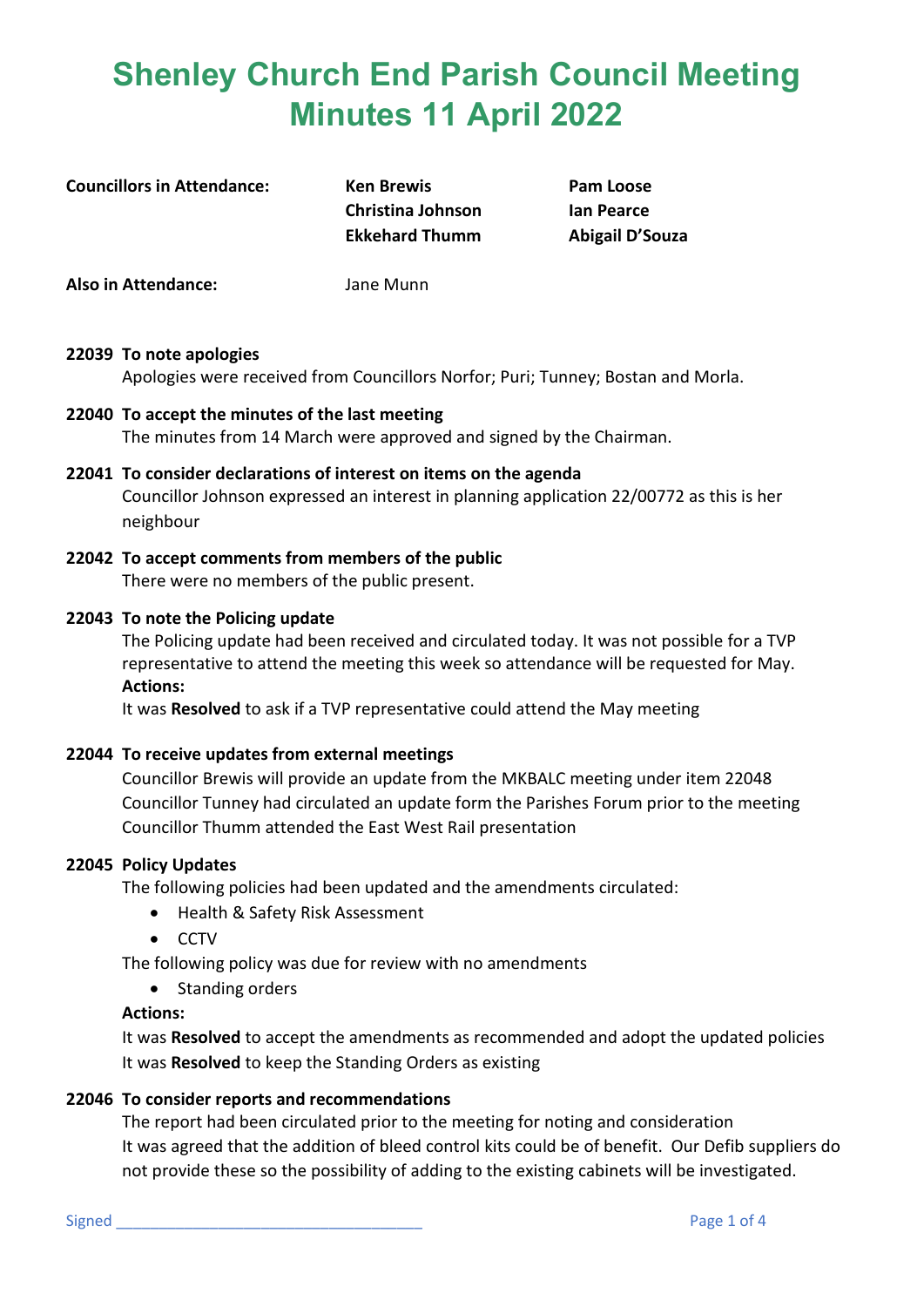It was agreed that a letter should be sent to support the Civility and Respect Campaign. The suggested date for the Dementia Friends Awareness Sessions is Tuesday 17 May It was agreed that a policy requiring a minimum level of response to any consultation should be put in place.

### **Actions:**

It was **Agreed** to confirm the possibility of having a bleed control kit in the defib cabinets It was **Resolved** to send a letter supporting the Civility and Respect Campaign to Iain Stewart MP

It was **Agreed** that the most suitable date for the Dementia Friends Awareness session would be 17 May

It was **Agreed** that a policy should be prepared in relation to a minimum response needed of 10% on consultations

### **22047 To consider planning applications currently active**

| 22/00636     | <b>Pigott Drive</b>                                 | Demolition of conservatory and the erection of single<br>storey orangery                                               |
|--------------|-----------------------------------------------------|------------------------------------------------------------------------------------------------------------------------|
| No objection |                                                     |                                                                                                                        |
| 22/00341     | <b>Cecily Court</b>                                 | $1st$ floor single storey rear extension, single storey rear<br>extensions, single storey side extension & garden room |
|              | regarding light and encroachment must be considered | No objection although appears to be a large proposal for the plot. Concerns raised by neighbours                       |
| 22/00772     | <b>Shenley Road</b>                                 | Listed Building consent for demolition of existing 3 bay                                                               |
|              |                                                     | garage and erection of new 3 bay garage.                                                                               |
| No objection |                                                     |                                                                                                                        |
| 21/03717     | <b>Redgrave Drive</b>                               | Retrospective application for the conversion of garage                                                                 |
|              |                                                     | into living accommodation to create home office/study<br>(annexe)                                                      |
|              |                                                     |                                                                                                                        |

Previous comments made still stand and it was noted that the design does not appear to meet the requirements under Policy D6 Granny Annexes

| 22/00788<br>No objection | <b>Selby Grove</b>  | <b>Erection of a first floor front Dormer Window</b>                |
|--------------------------|---------------------|---------------------------------------------------------------------|
| 22/00840                 | <b>Hedges Court</b> | Prior approval to provide additional storeys to a dwelling<br>house |

It was noted that such an application does fall within permitted development rights under the planning rules changes in 2020. Concern regarding all rooms being ensuite for the potential of a future HiMO licence application

The following were noted as decisions on previous applications:

### **Decisions Made:**

| 22/00330 | <b>Jenkins Close</b>  | <b>Permitted</b> |
|----------|-----------------------|------------------|
| 22/00262 | <b>Chaplin Grove</b>  | Withdrawn        |
| 22/00056 | <b>Rathbone Close</b> | <b>Permitted</b> |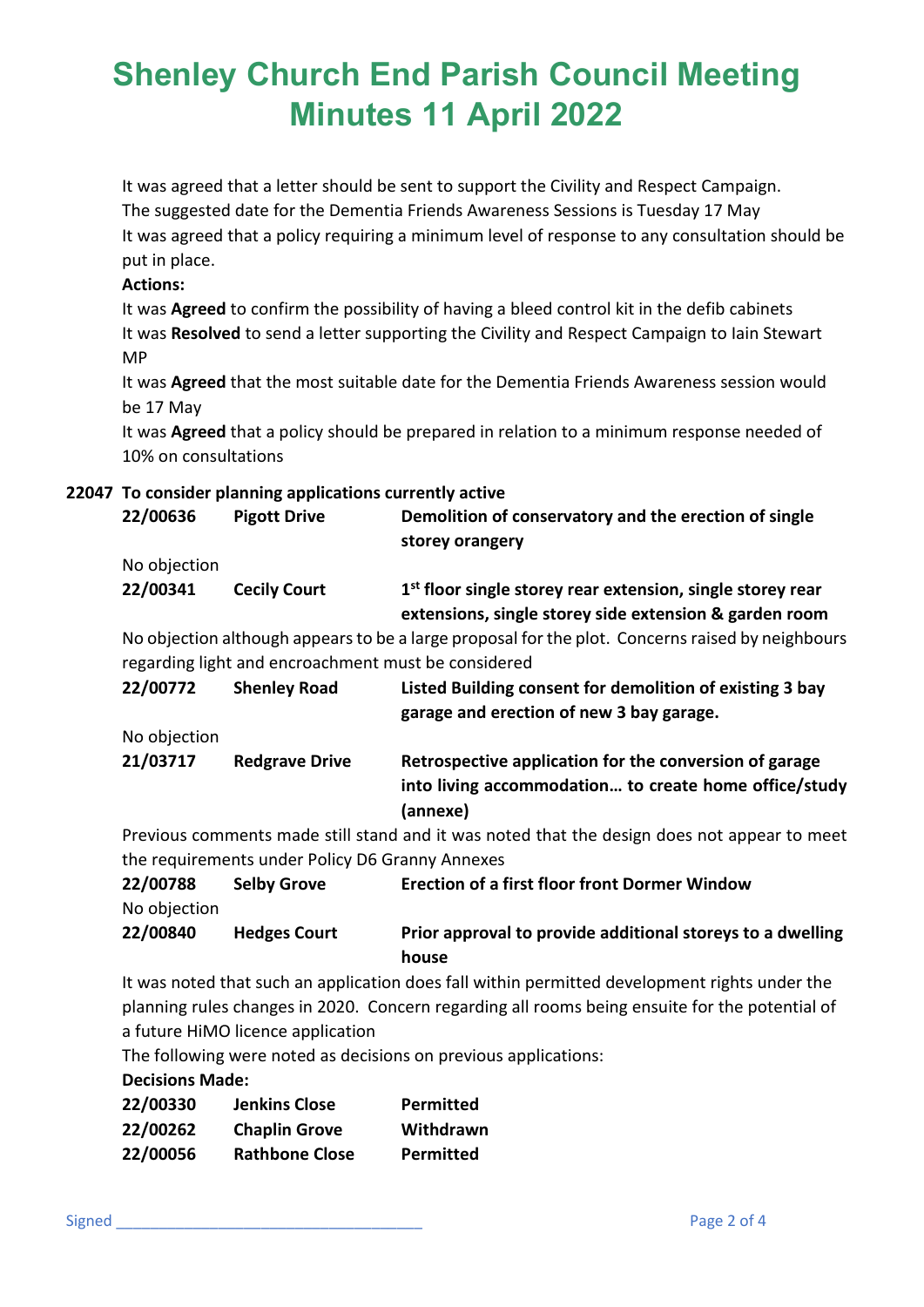| 21/03509 | <b>Selby Grove</b>   | Withdrawn        |
|----------|----------------------|------------------|
| 21/03465 | <b>Barrett Place</b> | <b>Permitted</b> |
| 21/03334 | <b>Shenley Road</b>  | <b>Permitted</b> |

### **Actions:**

It was **Resolved** to respond to the applications as agreed.

#### **22048 BMKALC & NALC Membership**

Councillor Brewis provided an update on the meeting with BMKALC Chair and the retiring County Officer. It was felt this meeting did not provide sufficient information to support a proposal to join. It was recommended that the new County Officer should be invited to attend a meeting to present to the full council after which a discussion could take place. **Actions:**

It was **Agreed** to invite the new County Officer to the May meeting

#### **22049 Financial Matters**

The following payments have been authorised since the last meeting:

| Various                   | Deposit Return                       | £820.00   |
|---------------------------|--------------------------------------|-----------|
| <b>Brooknight</b>         | Lockups Feb & Jan                    | £659.20   |
| Bespoke Media             | <b>Newsletter Print</b>              | £1636.00  |
| Kent Electrical           | Emergency light repairs all sites    | £1672.50  |
| <b>Brill Gas</b>          | Cartshed boiler service              | £70.00    |
| Pericom                   | Support Feb                          | £411.81   |
| <b>Access solutions</b>   | 1 x shutter & additional lock access | £2,324.64 |
| <b>MKCAB</b>              | Q4 CAB provision                     | £1,073.25 |
| Julia                     | Meet & Greet March                   | £25.00    |
| Elliemay                  | Meet & Greet March                   | £75.00    |
| <b>D2D Distribution</b>   | Newsletter delivery                  | £768.00   |
| <b>Neal Landscapes</b>    | <b>Buildings landscaping March</b>   | £216.00   |
| Reflection                | <b>Windows Cartshed</b>              | £30.00    |
| Oxley Park Academy        | Electric Feb                         | £511.59   |
| Oxley Park Academy        | Electric January                     | £1082.41  |
| <b>CME</b>                | <b>Actuator Replacement</b>          | £669.60   |
| Neal Landscape            | <b>Reading Garden tree work</b>      | £360.00   |
| Pericom                   | March Support                        | £425.35   |
| <b>Woughton Community</b> |                                      |           |
| Council                   | Landscape Consultancy                | £1000.00  |

The following payments have been referred for payment this month:

BMKALC Planning Training **E65.00**